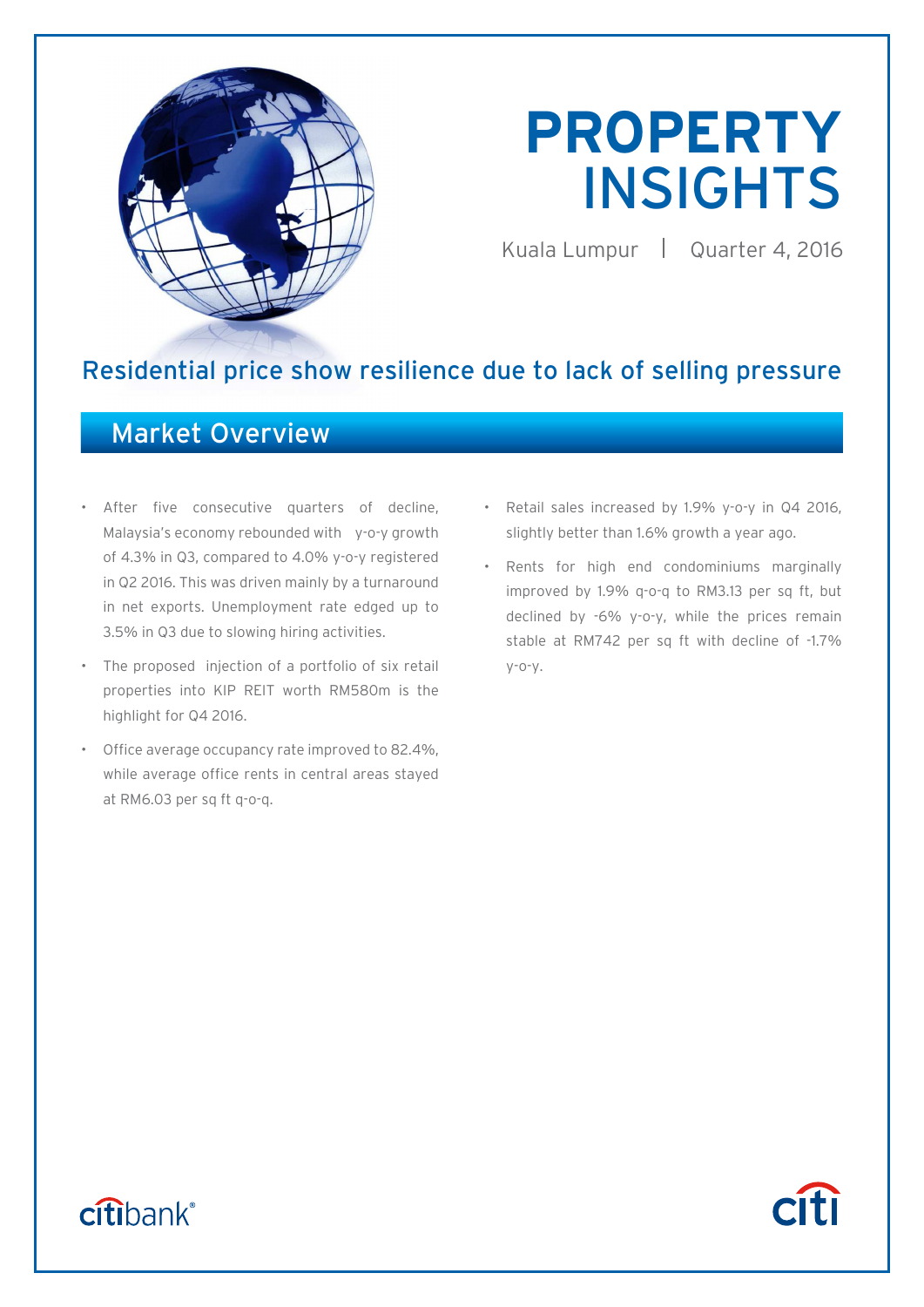# Trends & Updates

## The Economy

#### **Key Highlights in Q4**

- The Malaysian economy grew by 4.3% y-o-y in Q3 (Q2 2016: 4.0% y-o-y).
- Unemployment rate increased slightly to 3.5% in Q3, from 3.4% in Q2 2016.
- Consumer Price Index (CPI) increased by 1.3% y-o-y in Q3, lower than the 1.9% y-o-y growth in Q2 2016.
- Consumer Sentiment Index declined to 73.6 in Q3 from 78.5 in Q2 2016.
- Ringgit slipped to RM4.48 per US dollar, its lowest level since the Asian Financial Crisis in 1998.

#### **Market Commentary**

Malaysia' economy expanded at a faster pace in Q3 after five quarters of decelerating growth (Figure 1). The faster economic growth was largely due to growth in domestic demand. Sectors that expanded in Q3 included services (6.1%), manufacturing (4.2%), mining (3.6%), and construction (7.9%). However, the agriculture sector contracted by 5.9% y-o-y due to the lagged impact of El Nino. Net exports also increased by 5.9% (Q2:-7.0%), but that improvement was due to a fall in imports.

Private sector expenditure rose by 6% y-o-y, supported by growth in private consumption (6.4%) and private investment by 4.7%. In comparison, public sector expenditure edged up slightly by 0.3% with 3.1% increase in public consumption offset by a 3.8 percent contraction in public sector investment. The GDP growth for Malaysia is projected to be at 4.2% in 2016.

Despite the uncertain external environment and weaker economic conditions, the labor market remained largely stable. Consumer sentiments were 4.8% y-o-y higher. (Figure 2).

#### Figure 1

#### **Malaysia GDP growth and unemployment**



Source :Bank Negara Malaysia, Department of Statistics Malaysia, NTL Research

The domestic economy will be the main driver of growth in 2016, as the infrastructure projects will generate employment and significant multiplier effects to the economy. The upward trending commodity will add further support to the growth of economy.







Source : Malaysian Institute of Economic Research, NTL Research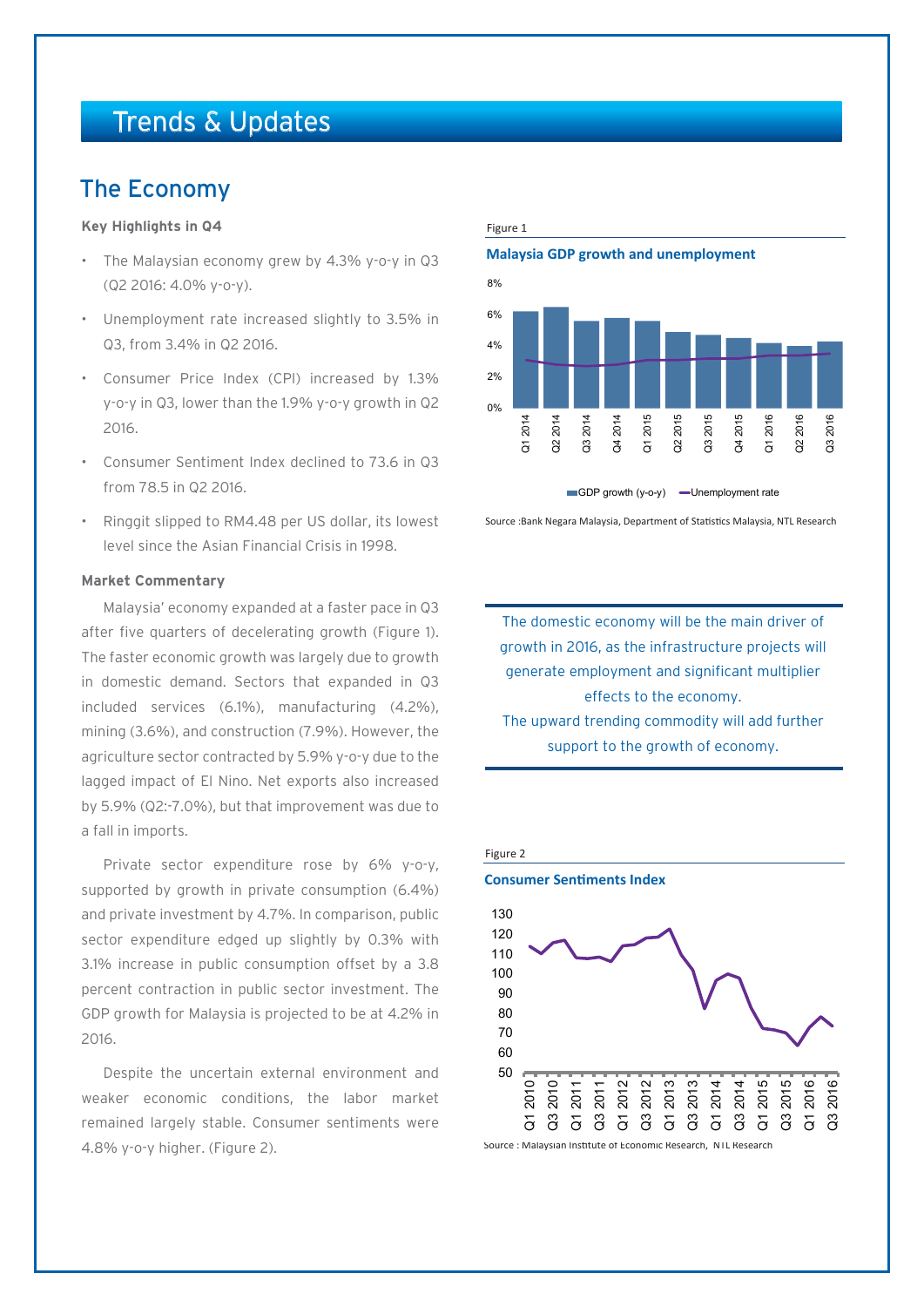The Ringgit slipped to its lowest level since 1998 after US Federal Reserve raised its interest rate by 0.25% (Figure 3). Bank Negara Malaysia introduced several measures in bid to stabilise the Ringgit, which included banning non-deliverable forward contracts on the currency and requiring exporters to convert 80% of foreign earnings into the Ringgit.

#### **Outlook**

Looking ahead, the Ringgit is likely to see further depreciation amid volatile external environment. This will add pressure on business as it is unlikely transfer the cost to consumers. Private sector demand will remain as the key driver of the Malaysian economy in 2017, The World Bank projected that GDP growth for the year 2017 will be marginally higher at 4.3%

### Residential

#### **Key Highlights in Q4**

- In the final quarter 2016, only two residential projects with a total of 475 high-end condominium units were completed.
- Of the 7,761 units that were initially expected to complete in 2016, only 3,064 units (or 37%) from 10 high-end residential projects were completed. Some 8,135 units of high-end condominiums are expected to come on board throughout 2017, with 60% of the upcoming supply coming from the city centre (Figure 4).
- Prices for high-end condominiums remain stable at RM742 per sq ft with -1.7% y-o-y growth (Figure 5).
- Nonetheless, rents for high-end condominiums recorded a slim improvement of 1.9% q-o-q at RM 3.13 per sq ft per month, against -6.0% y-o-y.

#### **Market Commentary**

Buyers and developers were cautious in 2016, given the uncertain market, tightening of credit facilities by financial institutions, the cooling measures imposed, and the weakening currency.

Most of the sales in 2016 emanated from the primary residential market, driven by affordable homes under initiative of the Federal Government. As outlined in



Source: Bank Negara Malaysian, NTL Research

although various external uncertainties could pose risk to this recovery.



Source: NTL Research

#### Figure 5

#### **Rental and price indices of high-end condominiums in Kuala Lumpur**

(Q1 2012=100)



Source: NTL Research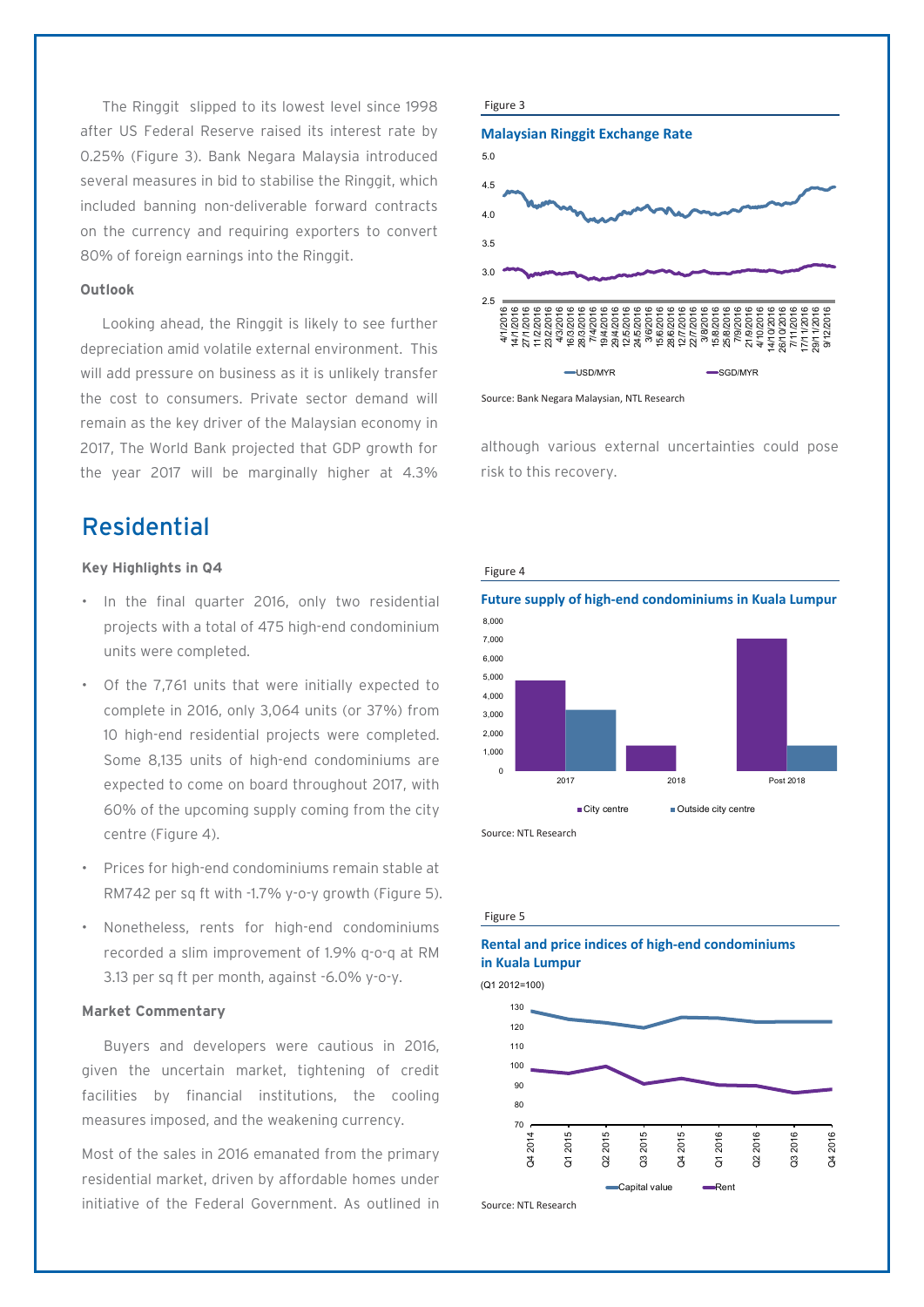the Budget 2016, some RM200 million were allocated under the First House Deposit Financing Scheme, which was established by the Ministry of Urban Well-being, Housing and Local Government, and about RM1.6 billion spent to build 175,000 units of PRIMA homes throughout the country. These allocated budgets were well-received and helped increase homeownership rate, especially for the lower middle and middle income earners.

Prices and rents continued to trend downwards with the slower economy. Prices for high-end condominiums that are sited in the city centre and close to infrastructure developments, such as the new MRT line and extension of LRT line, are more resilient.

### Retail

#### **Key Highlights in Q4**

- Retail sales increased by 1.9% y-o-y in Q4 2016, slightly better than 1.6% growth a year ago.
- For Q4 2016, the Retail Group Malaysia (RGM) estimated 5.5% y-o-y growth and expected a rebound in the department store cum supermarket operators.
- With the completion of Pavilion Elite (the extension of Pavilion Mall), Sunway Velocity Mall and DC Mall at Damansara Heights, total retail stock in Kuala Lumpur increased to 28.79m sq ft while the retail stock of Outside Kuala Lumpur maintained at 29.94m sq ft (Figure 6)
- Occupancy rate of retail malls in Kuala Lumpur stayed at the same level of 90.0%.
- Heightening interest from Japanese retailers seen from the opening of the world's largest Isetan The Japan Store, the first Family Mart outlet in Malaysia and the world's third premium superstore Aeon Max Value Prime.

#### **Market Commentary**

Consumer sentiments were higher in Q3 2016 than a year ago, but it has started to ease, declining by 6.2% q-o-q. According to Retail Group Malaysia (RGM), the third quarter saw below expectation retail sales The allocated budgets on affordable homes were well-received as it helped the middle income earners to afford housing.

#### **Outlook**

Given the uncertain economy, the market is expected to remain subdued till end 2017 and likely to bottom out in 2018. There are 8,135 units of high-end condominiums expected to come on board in Kuala Lumpur throughout 2017. The KL's residential property market will be more challenging due to oversupply, coupled with other factors – the falling Ringgit, political uncertainty, and the property market's cooling measures.



Source: NTL Research

growth of 1.9% y-o-y and it was expected to rebound and grow by 5.5% in the fourth quarter. Weak performance in the previous quarters and expecting consumers continue to hold back their spending, RGM has revised the retail sales growth for 2016 from 3.5% to 3% with a total retail sales value of RM99.1 billion. The challenging retail market is expected to continue and for 2017, a 5% growth is forecasted.

This quarter saw two major malls, Pavilion Elite (250,000 sq ft NLA) and Sunway Velocity Mall (880,000 sq ft NLA) opened in November and December respectively to capture some of the end of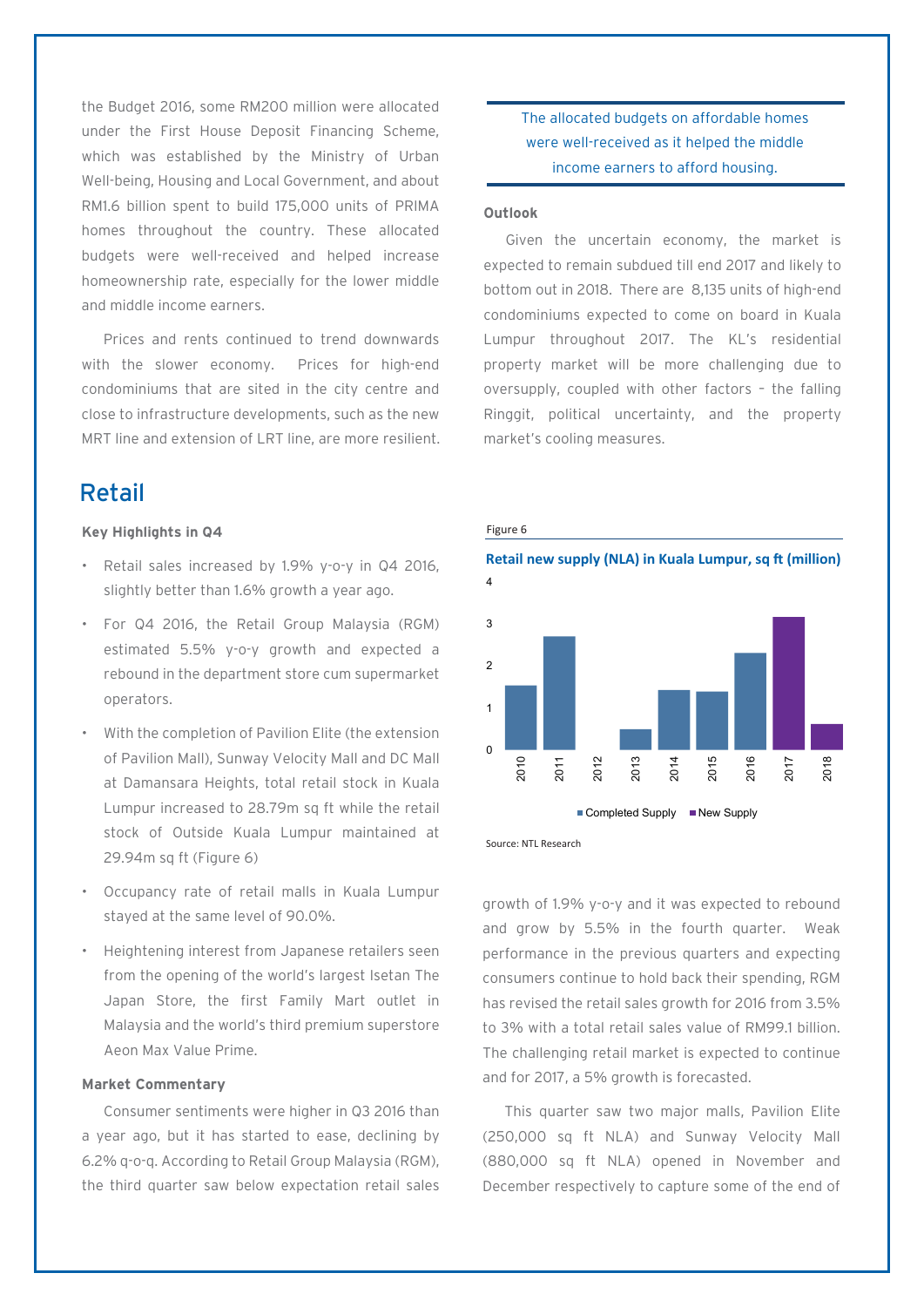year sales. While, another mall, MyTown Shopping Centre has delayed its opening to February 2017 from November 2016.

More interest from Japanese retailers in the market as Japan-based Isetan Mitsukoshi Holdings Ltd has opened its world's largest Isetan The Japan Store at Lot 10 that has NLA of 118,400 sq ft. It is the second store after Paris. Another retailer, the well-known Family Mart store opened its first outlet in Malaysia at Wisma Lim Foo Yong, Kuala Lumpur. About 300 Family Mart stores are being planned throughout Malaysia in 5 years. Under Aeon, the first Aeon premium superstore in Malaysia known as Aeon Max Value Prime was opened recently. Located at Sunway Velocity Mall, it is Aeon's third premium superstore in the world after Japan and Hong Kong.

Besides the upcoming new supply in 2017 (Figure 6), there will be significant supply of retail space slated to complete in 2021. BBCC mall with more than 1 million sq ft NLA will start its construction works in January 2017 and it is expected to complete in 2021.

Retail sector remained dampened by weak consumer sentiments and retail sales.

# **Office**

#### **Key Highlights in Q4**

- Total office space supply stands at 78.5 million sq ft as no new supply was recorded for Q4 2016.
- Average occupancy rate increased by 1.7 percentage-points y-o-y to 82.4%.
- Capital value, as well as average rental rate maintained at RM933 per sq ft and RM6.03 per sq ft. respectively

#### **Market Commentary**

Office rents eased by 1.1% y-o-y to RM6.03 per sq ft. However, it has maintained at the current level since Q2 2016 (Figure 7). The rents were supported by the fewer completions in 2016. The completions in 2016 was 2.5m sq ft, lower than the 4.2m sq ft in 2015. The completions bring the total office stock to 78.5m

#### Table 1

#### **Selected upcoming retail malls in Klang Valley**

| Name of development     | Est area<br>(NLA, sqft) | Location     | Est year of<br>completion |
|-------------------------|-------------------------|--------------|---------------------------|
| MyTown                  | 1,100,000               | Kuala Lumpur | 2017                      |
| <b>KSL City Mall 2</b>  | 2,200,000               | Selangor     | 2017                      |
| Tropicana Gardens Mall  | 1,000,000               | Selangor     | 2018                      |
| Central Plaza@i-City    | 1,000,000               | Selangor     | 2018                      |
| IOI City Mall (Phase 2) | 1,000,000               | Selangor     | 2018                      |

#### Source: NTL Research

Other malls in the pipeline include Paragon@KL Northgate mall and Mitsui Outlet Park. Paragon@KL Northgate mall is in a mixed-used development located along Jalan Kuching, and it is aimed to be the largest mall in Northern Klang Valley with 1.6 million sq ft NLA. Mitsui Outlet Park also aims to become Southeast Asia's biggest outlet mall by 2021 upon completion of Phase 3.

#### **Outlook**

The retail market is likely to remain subdued due to the uncertain economy and the upcoming supply of more than 5 million sq ft in 2017 and 2018. The retailing scene will be more competitive (Table 1).



sq ft as at Q4 2016. Due to the lack of new supply, net absorption fell by 15% y-o-y to 1.5m sq ft. Correspondingly, office occupancy largely remained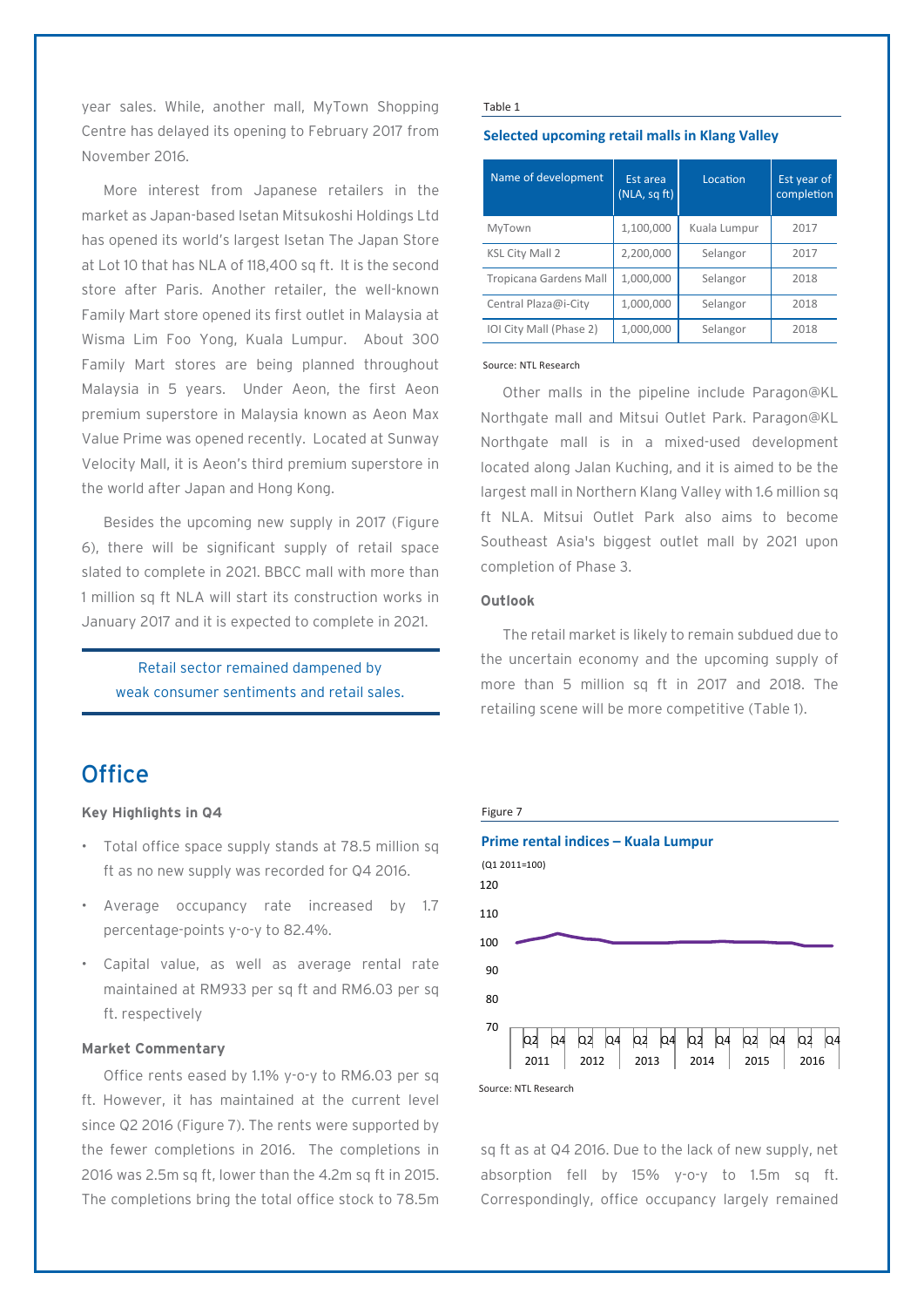stable, increasing 1.7 percentage-points y-o-y to 82.4% (Figure 8).

Potential new supply for 2017 is likely to peak at about 4.8 million sq ft and this will place pressure on occupancy and rental rates (Figure 9).The construction of JKG Tower (NLA: 396,820 sq ft) at Jalan Tunku Abdul Rahman and Menara Ken (NLA: 215,278 sq ft) at Jalan Burhanuddin Helmi are nearing completion. The Certificate of Completion and Compliance for the buildings are expected to be issued in H1 2017. Notwithstanding, some developers may push back their completion dates.

Due to the resilient office rents, the capital value of office buildings also maintained q-o-q, averaging at RM933 per sq ft.

While office occupancy remained healthy at its current level, the upcoming pipeline supply will place pressure on both office occupancy and rents.

#### **Outlook**

The city center prime office market demand is highly correlated to the performance of the Oil & Gas sector. The consolidation of the Oil & Gas sector has adversely affected office over the last 1.5 years. With OPEC offering to cut down supply, the sector is likely to show greater resilience. Notwithstanding, there is a need for a significant increase in demand with more upcoming projects in the pipeline, with Mulia Tower, which will anchor TRX district, accounting for 2.65m sq ft of NLA.







Source: NTL Research